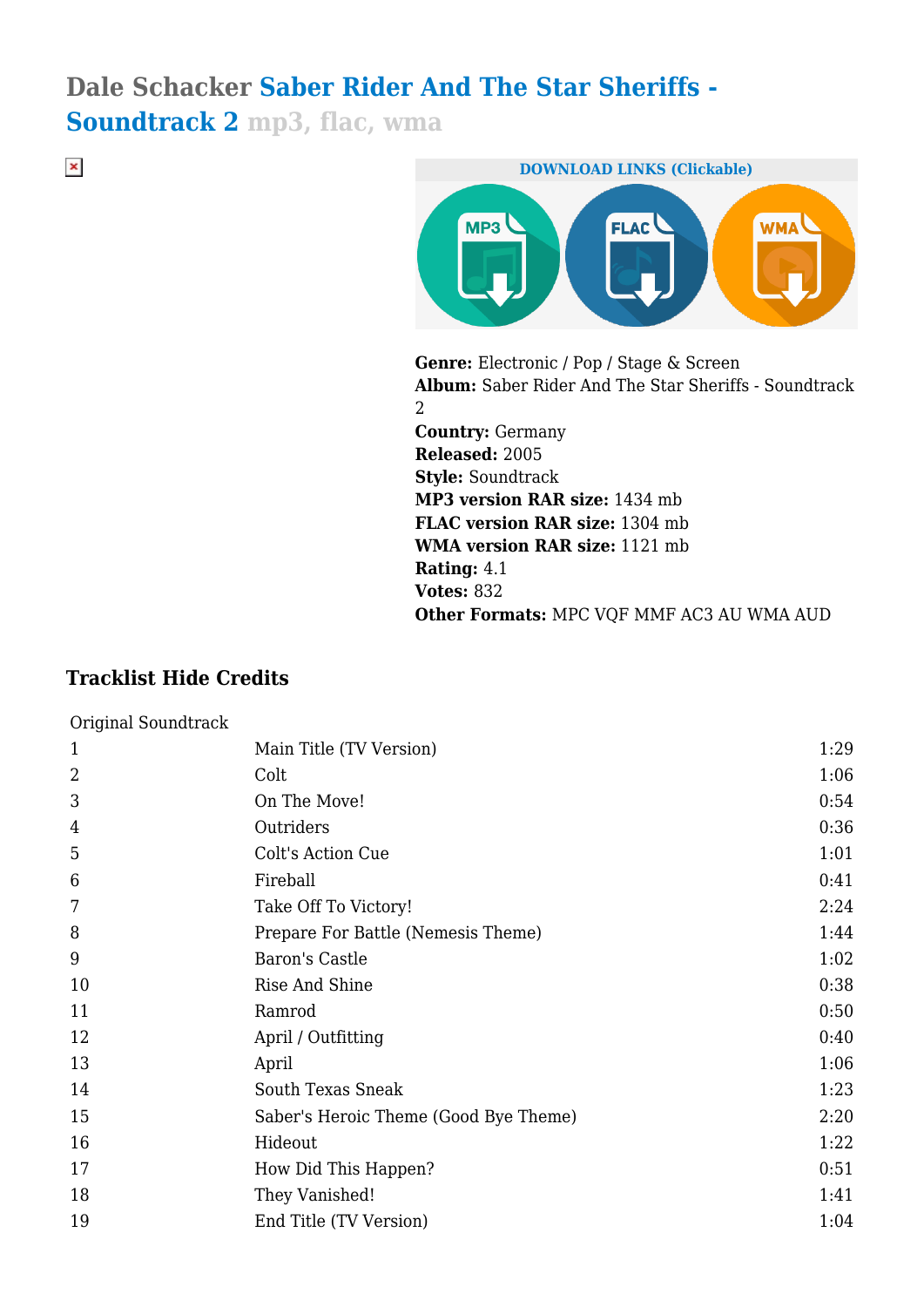| 20                                   | Commercial Bumper                                                                                                 | 0:07 |
|--------------------------------------|-------------------------------------------------------------------------------------------------------------------|------|
| <b>International Bonus</b><br>Tracks |                                                                                                                   |      |
| 21                                   | Gun Fight Protect Gear<br>Music By - Osamu Tozuka                                                                 | 1:18 |
| 22                                   | Attack<br>Music By - Kisaburo Suzuki                                                                              | 2:15 |
| 23                                   | Deathcula<br>Music By - Osamu Tozuka                                                                              | 1:13 |
| 24                                   | Formation<br>Music By - Osamu Tozuka                                                                              | 0:46 |
| 25                                   | The Man From The Desert<br>Music By - Osamu Tozuka                                                                | 0:51 |
| 26                                   | Japanese Ending Theme - Galaxy Dream<br>Lyrics By - Akira OhzuMusic By - Kisaburo SuzukiPerformer - Mio           | 3:48 |
| 27                                   | Sceriffi Delle Stelle Italian Theme<br>Performer - Giampi Daldello                                                | 3:03 |
| 28                                   | Rise Again<br>Music By - Osamu Tozuka                                                                             | 1:07 |
| 29                                   | Melancolie<br>Music By - Osamu Tozuka                                                                             | 2:18 |
| Remixes                              |                                                                                                                   |      |
| 30                                   | Goodbye Vocal<br>Lyrics By - Marco KonarPerformer - Tanja RanckRemix, Arranged By,<br>Edited By - Dustin Aßmuteit | 4:36 |
| 31                                   | Call Me Jungle<br>Remix - Dustin Aßmuteit                                                                         | 2:47 |
| 32                                   | Ramrod Techno<br>Remix - Dustin Aßmuteit                                                                          | 3:21 |
| 33                                   | Ramrod Choir Dance<br>Remix - Dustin Aßmuteit                                                                     | 2:29 |
| 34                                   | Saber Rider 2003<br>Remix - Dustin Aßmuteit                                                                       | 1:47 |
| 35                                   | Saber Rider Jazz Version<br>Arranged By - Kishimoto Masaki                                                        | 1:28 |

## **Companies, etc.**

- Distributed By Colosseum Schallplatten GmbH
- Manufactured By Colosseum Schallplatten GmbH
- Copyright (c) Gaya Entertainment GmbH
- Phonographic Copyright (p) Colosseum Schallplatten GmbH

#### **Credits**

- Guitar Steve Carnelli (tracks: 1 to 20)
- Keyboards Clark Gassman (tracks: 1 to 20)
- Percussion, Drums Timothy Mullholland (tracks: 1 to 20), Wally Snow (tracks: 1 to 20)
- Trumpet Charles Davis (tracks: 1 to 20)